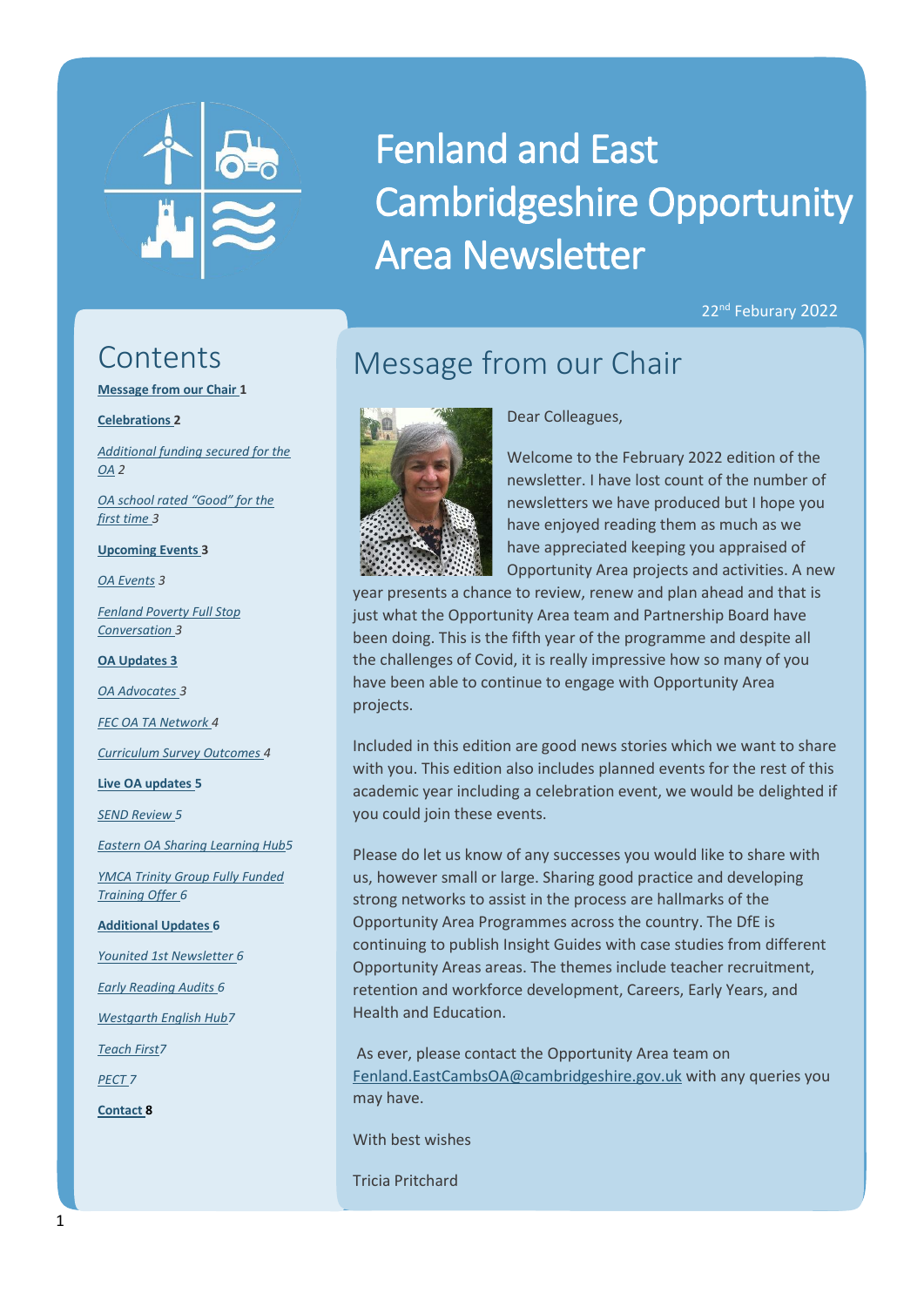

### <span id="page-1-0"></span>Additional funding secured for the Opportunity Area

<span id="page-1-1"></span>Additional funding is going towards:

An additional round of the Healthy Mind Healthy Body, that has already supported over 62 families which equates to 279 people who have had additional food and 83 children and young people who have actually taken part in the preparation and cooking of the meals.

PINPOINT will provide additional workshops focusing on mental health and wellbeing and other topics of need identified by paretns/carers. So far this term have delivered 16 workshops with attendance totalling 292 and 12 Tii Hubs with attendance totalling 162. 359 people have accessed the online Handy Guides.

SENDIASS will increase the level of support available via drop ins to parent cares arcoss Fenland and East Cambs. They have already supported parents/carers or young people in more than 31 meetings, helped over 136 parent/carers with EHCP support, statutory assessment and progress support being the most frequently reasons. Resulting in 100% postive feedback from parent/carers.

SEND Review training and a 3<sup>rd</sup> SEND Review, including funding of up to £2,500 per school (Please see the Live OA Offers section for further detail).

### <span id="page-1-2"></span>OA school rated 'Good' for the first time in its 40-year history

Congratulations to Rob Litten and all the staff of New Road Primary & Nursery School in Whittlesey after they received their first ever 'Good' Ofsted Inspection. The report said pupils are "happy and polite" and that staff are "ambitious for every pupil and what they can achieve".

Inspectors also commented that pupils "behave well and have good attitudes to learning" and that they "know how to keep safe, mentally and physically".



Duncan Ramsey, chief executive officer of Aspire Learning Trust, said "I am so pleased for the community of Whittlesey that New Road Primary and Nursery School has received such a glowing report.

"It was wonderful to see the praise for staff and leaders and that pupils behave well and have good attitudes to learning. "I was especially happy to note that pupils learn to love reading and pupils said they know how to keep physically and mentally happy.

Well done everyone at New Road!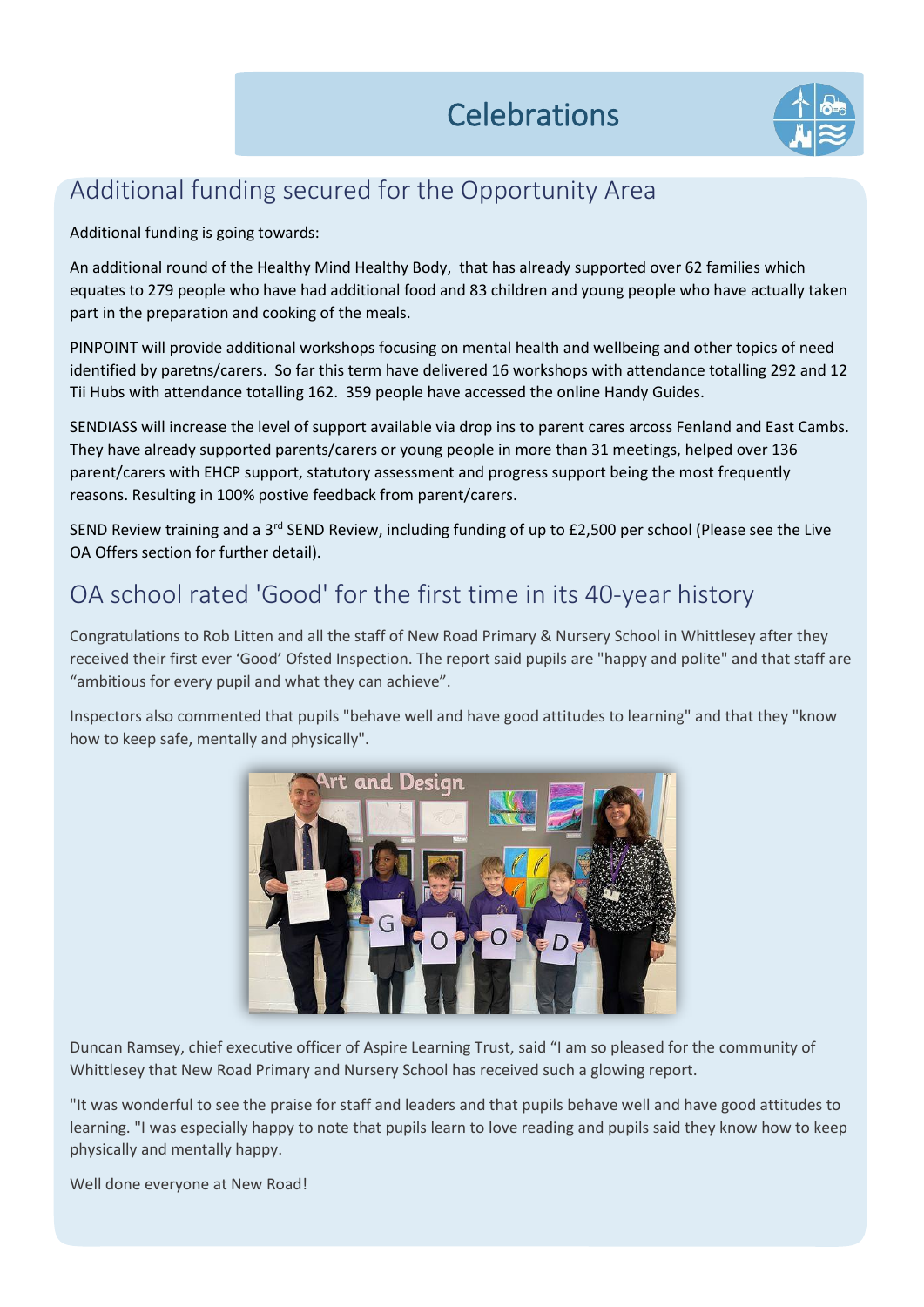

### <span id="page-2-1"></span><span id="page-2-0"></span>OA Events

The OA values your time, expertise, and input to continue to develop and reflect on the OA Programme. We are committed to collaborating with you and ensuring the programme represents and responds to the needs of the area.

We would like to invite you to the following events:

| <b>Event title</b>                                                | Date & Time                                          | <b>Booking link</b> |
|-------------------------------------------------------------------|------------------------------------------------------|---------------------|
| Stakeholder Event (Virtual)                                       | Wednesday $2^{nd}$ March (13:00 - 15:00)             | <b>Book tickets</b> |
| Headteacher & EY Lead Event (Virtual)                             | Monday $25^{th}$ April (15:30 – 17:30)               | <b>Book tickets</b> |
| Headteacher & EY Lead Event (Virtual)<br><b>REPEAT</b>            | Wednesday $4^{th}$ May (13:00 - 15:00)               | <b>Book tickets</b> |
| Celebration Event for all stakeholders<br>(In Person - Venue TBC) | DATE CHANGE - Monday 11 <sup>th</sup> July (All Day) | <b>Book tickets</b> |

### Fenland Poverty Full Stop Conference

#### **Monday 4th April 2022 at 09:30 –14:30 Braza Club, Elm Road, March, PE15 8NZ**

Come and learn more about issues around social mobility, food poverty, fuel poverty and financial resilience.

The keynote speaker will be Liz Stannard from Clarion Housing Group.

Please register at Fenland Povert[y Full stop Conference](https://fenlandeastcambridgeshireoa.files.wordpress.com/2022/02/fenland-poverty-fullstop-2022-002.pdf)

For further information email: [youthincommunities@cambridgeshire.gov.uk](mailto:youthincommunities@cambridgeshire.gov.uk)

<span id="page-2-3"></span>Supported by: Cambridgeshire County Council, CHS Group, Accent Housing, 20TwentyProductions

Opportunity Area Updates

<span id="page-2-2"></span>

### Opportunity Area Advocates

<span id="page-2-4"></span>Thank You to the Opportunity Area Advocates!

We want to say a big thank you to the OA Advocates for their incredibly helpful contributions to the OA programme. This group of local Headteachers and system leaders meet and share their insights and feedback to help influence the direction of the OA programme on a half termly basis.

It's not too late to join the OA Advocates group! If you are interested in working with other local leaders to help shape the OA programme, please contact Tiffany Middleton [\(Tiffany.Middleton@cambridgeshire.gov.uk\)](mailto:Tiffany.Middleton@cambridgeshire.gov.uk)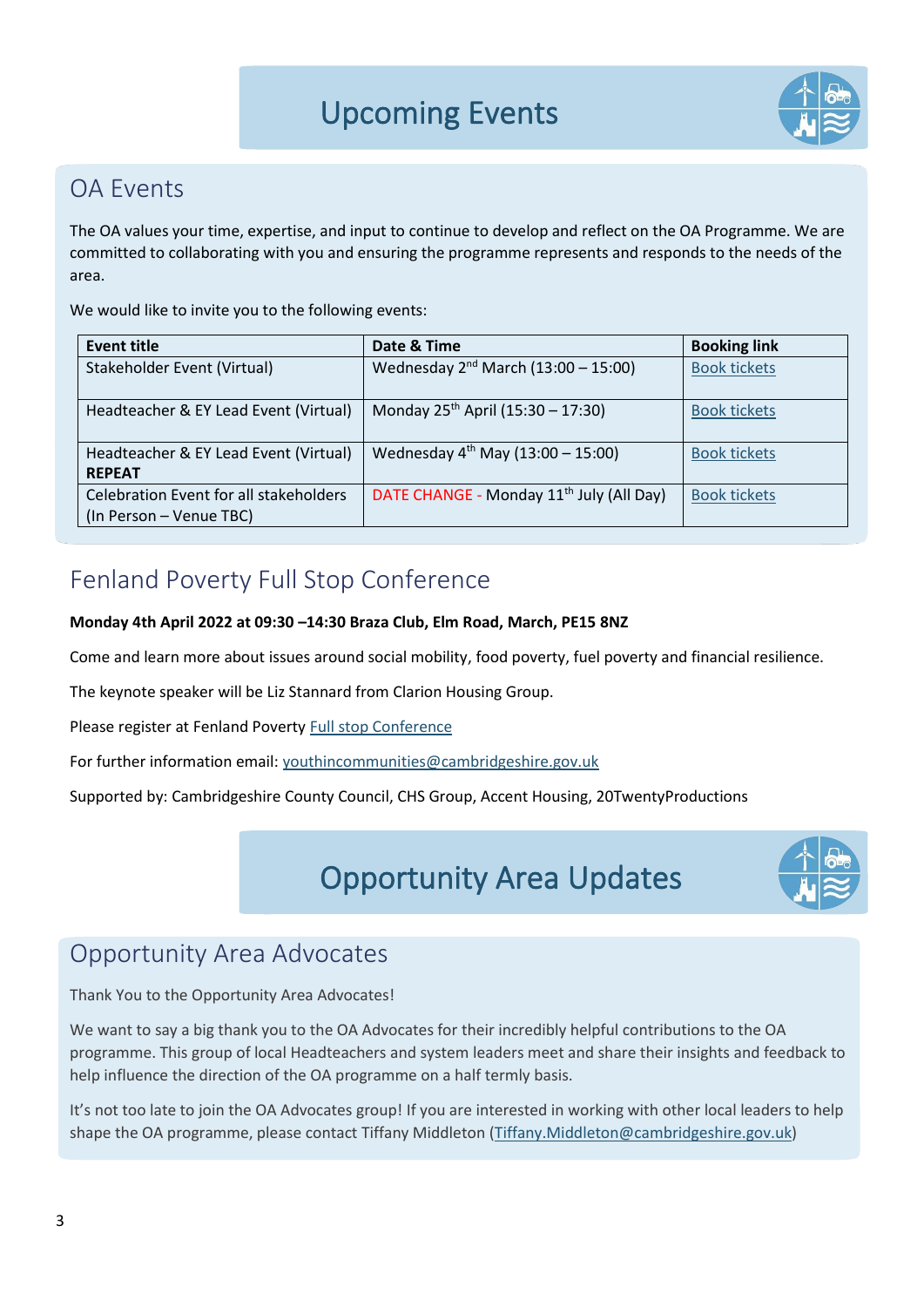### <span id="page-3-0"></span>FEC OA TA Network

We are delighted to share the launch of FEC OA TA Network following on from feedback from Headteachers and leaders across the area.

To access this, all you need to do is complete this [registration form](https://docs.google.com/forms/d/e/1FAIpQLSckiYeXdUWBEV5UjJr2GSdQpGya1GsyvCf19drvZJ5Tk4WFbA/viewform) and you will receive a termly newsletter, the first edition is availabl[e here.](https://fenlandeastcambridgeshireoa.files.wordpress.com/2022/02/ta-network-newsletter-issue-1-2022.pdf)

The network will include a range of fully funded CPD, this currently includes:

- The first TA Reading for Pleasure group run by the University of Cambridge Primary School
- An introduction to Elklan SALT training
- Cambridgeshire Community Services NHS Trust has produced a series of six online recorded webinars providing guidance on activities schools can undertake to promote a speech and language-rich environment
- CCC Maths Advisers have written and pre-recorded online maths webinars for TAs
- CCC English Advisers have produced three pre-recorded sessions for TAs on writing, Phonics and spelling and reading
- Tapestry and Cherry Garden will introduce their assessment tools for SEND pupils

We have plans for a conference and are keen to engage TA champions across the OA so it's an exciting time, that will be steered by your feedback.

Please see further details here, FEC OA TA [Network \(fenlandeastcambridgeshireoa.co.uk\)](https://fenlandeastcambridgeshireoa.co.uk/fec-oa-ta-network/)

### <span id="page-3-1"></span>Curriculum Survey – Summary and Sharing Information

Firstly, we would like to thank you for taking the time to complete the curriculum support survey designed to enable us to identify curriculum strengths and development to enable key partners to plan and implement support for schools across Cambridgeshire and Peterborough.

As mentioned on the survey the information has been shared with the Fenland and East Cambridgeshire Opportunity Area, Cambridgeshire County Council, Peterborough City Council and the Cambridgeshire and Peterborough Teaching School Hub to enable us to put together the appropriate support. Several meetings have taken place to review the outcomes of the survey and identify next steps.

The Opportunity Area has compiled the following documents:

- **[Curriculum Survey Summary](https://fenlandeastcambridgeshireoa.files.wordpress.com/2022/02/sharing-curriculum-survey-summary.pdf)** This provides a brief overview of the outcomes of the survey.
- **[Curriculum Survey -](https://fenlandeastcambridgeshireoa.files.wordpress.com/2022/02/curriculum-survey-school-information.pdf) School Information** This holds details of the phonics schemes, subject associations and curriculum packages schools across PCC and CCC are using. This has been compiled to enable you to identify opportunities where you may be able to collaborate with other schools.
- **[Curriculum Survey](https://fenlandeastcambridgeshireoa.files.wordpress.com/2022/02/curriculum-survey-next-steps.pdf) – Next Steps** This provides a brief overview of some of the steps taken so far to provide support in the areas identified.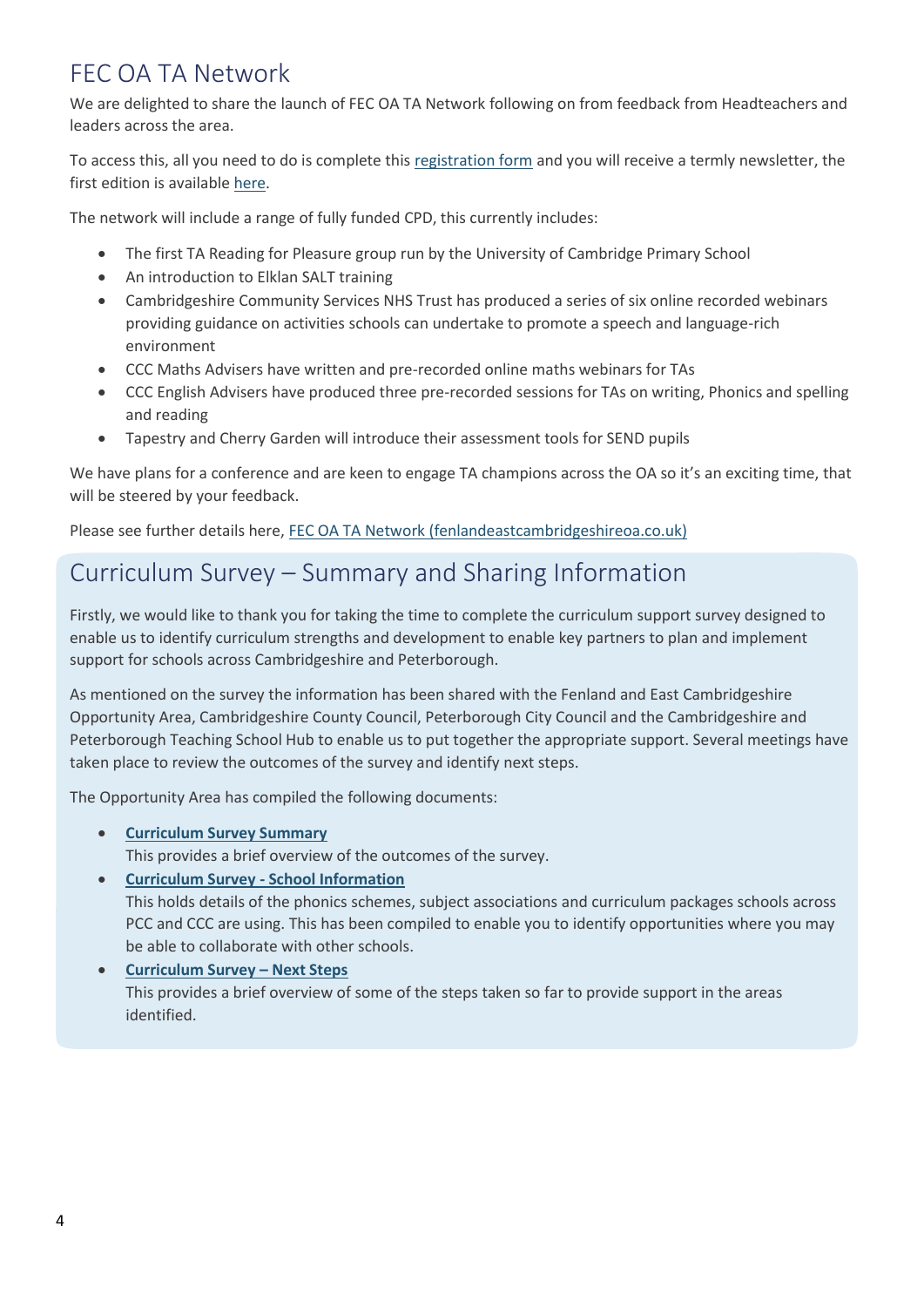

### <span id="page-4-1"></span><span id="page-4-0"></span>SEND Review, Reflect and Refresh Workshops & 3rd SEND Review

The additional funding mentioned in the celebrations section also includes SEND Review, Reflect and Refresh workshops will be led by Mary Rayner (Executive Director for SEND at CMAT)

This SEND Review, Reflect and Refresh training is fully funded for all schools who have taken part in the OA Inclusion Offer. The training will build on the previous two SEND Reviews and actions plans already completed by schools. The workshop will focus on the use of a SEND Review tool to reflect and refresh to develop professional dialogue between school leaders, SENCOs and governors about the effectiveness of SEND provision in school – for self-assessment, peer review and to develop school led improvement conversations leading to better outcomes for children and young people with SEND.

After taking part in the workshop, you will have time to write up your 3rd SEND Review and Action Plan to secure some additional funding to help make the improvements to improve SEND provision in your school. There will be up to £2,500 available per school.

The deadline for the 3rd SEND Review is 5pm Thursday 9<sup>th</sup> June 2022.

For further information please click [here](https://fenlandeastcambridgeshireoa.co.uk/send-review-reflect-and-refresh-workshops-3rd-send-review/) to see SEND Review Reflect and Review Training Information 2022

#### **Wednesday 27th April 2022 at The Boathouse Business Centre, Wisbech**

Booking link: [https://www.eventbrite.co.uk/e/send-review-reflect-and-refresh-workshop-fenland-and-east](https://www.eventbrite.co.uk/e/send-review-reflect-and-refresh-workshop-fenland-and-east-cambs-oa-tickets-261107287927)[cambs-oa-tickets-261107287927](https://www.eventbrite.co.uk/e/send-review-reflect-and-refresh-workshop-fenland-and-east-cambs-oa-tickets-261107287927)

#### **Thursday 5th May 2022 at The Maltings, Ely**

Booking link: [https://www.eventbrite.co.uk/e/send-review-reflect-and-refresh-workshop-fenland-and-east](https://www.eventbrite.co.uk/e/send-review-reflect-and-refresh-workshop-fenland-and-east-cambs-oa-tickets-261141851307)[cambs-oa-tickets-261141851307](https://www.eventbrite.co.uk/e/send-review-reflect-and-refresh-workshop-fenland-and-east-cambs-oa-tickets-261141851307)

### <span id="page-4-2"></span>Eastern Opportunity Areas Sharing Learning Hub

The Ipswich, Norwich and Fenland & East Cambridgeshire OA teams have been developing the Eastern Opportunity Areas Sharing Learning Hub. This online space captures the 'Big Ideas' (projects and initiatives) carried out in the OAs over the past four years. The hub will host case studies, resources, and examples to showcase the learning of schools, colleges, settings and partner organisations.

For more information, see the ['Big Ideas'](https://fenlandeastcambridgeshireoa.files.wordpress.com/2021/11/sharing-big-ideas.pdf)  [brochure](https://fenlandeastcambridgeshireoa.files.wordpress.com/2021/11/sharing-big-ideas.pdf) o[r view the hub launch video.](https://ipswichopportunityarea.co.uk/the-eastern-opportunity-area-sharing-learning-hub/)

The Sharing Learning Hub will be launched in Spring 2022, details to follow.



At this stage we are developing 'big ideas' and case studies. To contribute a case study for any OA projects you have been involved please use the case study template: <https://forms.office.com/r/b9vZNsVJGj>

Our intention is that the hub will become the 'go-to' resource for education professionals in East Anglia and beyond and represent the perfect legacy for the OA programmes.

Please contact David Ladbrook with any queries, Eastern OAs Sharing Learning Lead, for support via [david.ladbrook@newanglia.co.uk.](mailto:david.ladbrook@newanglia.co.uk)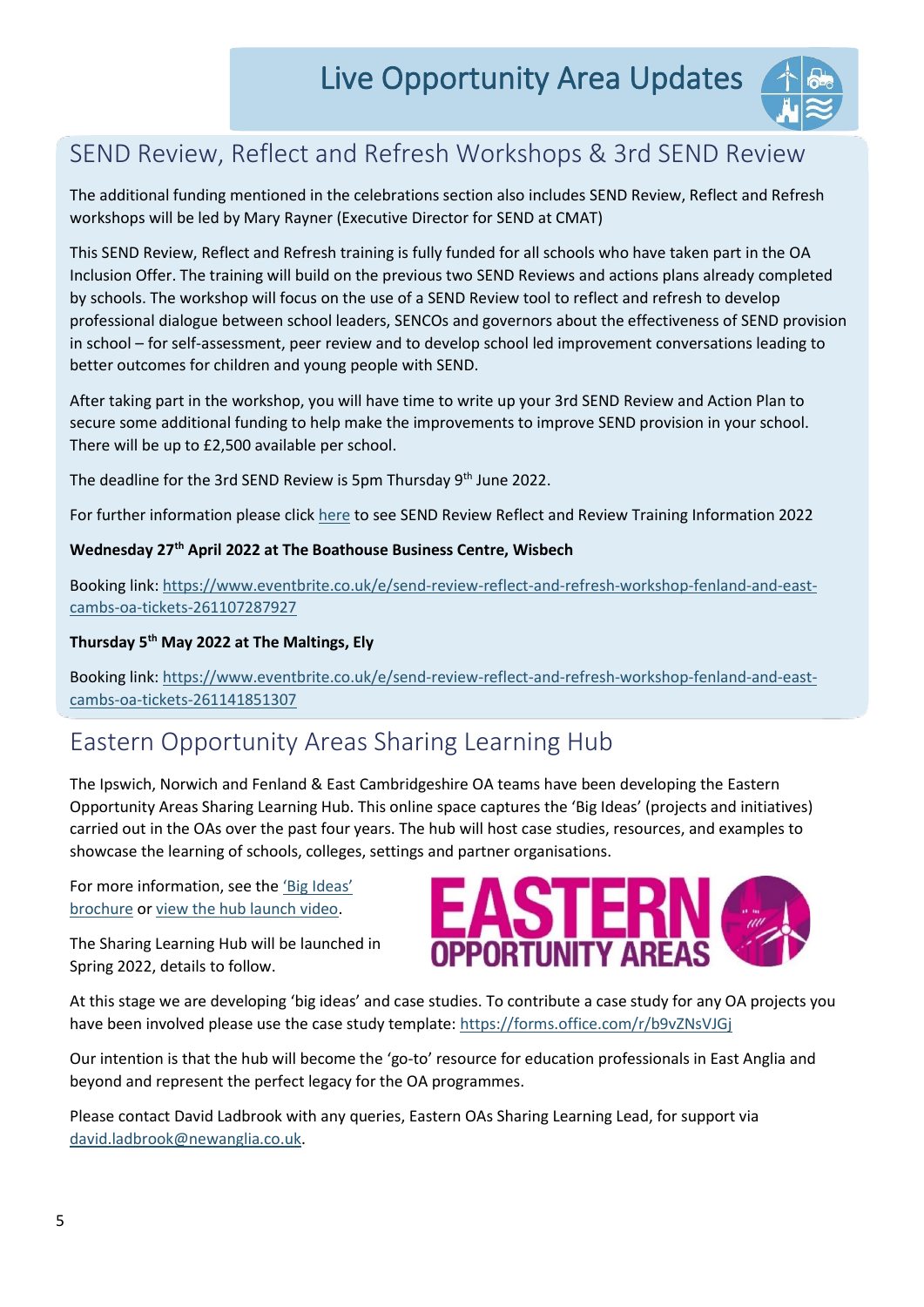### <span id="page-5-2"></span><span id="page-5-0"></span>YMCA Trinity Group - New Workshops Added (Fully funded)

New workshops include:

- How to build collaborative relationships with parents 2hrs
- How to have conversations that keep the child in mind 2hrs
- How to have difficult conversations with parents or students -2hrs

To book any of the wide range of courses and workshops please see the [booking form](https://fenlandeastcambridgeshireoa.files.wordpress.com/2022/02/mental-health-training-fec-funding-form-spring-22v8.docx) for further details.

#### **Introduction to Staff Wellbeing Workshop**: 2hr

The YMCA Trinity Group Staff Wellbeing workshop is flexible to meet the needs of your setting and the outcomes you wish to achieve and is suitable for all adults who work with children. This workshop considers the importance of wellbeing in adults and the impact of this on the children and young people they care for.

**Added Benefits**: To give more people the opportunity to develop their understanding, we have teamed up with The Skills Network to offer all schools that purchase our Whole Staff programmes the opportunity to access additional Level 2 Distance Learning courses in a variety of related topics. Not only can school staff, early years settings staff benefit from the accredited programmes, but **parents** can also access them – **free** of charge.

<span id="page-5-1"></span>Read more information on our [Level 2 Distance Learning Enhancing Training page.](https://ymcatrinitygroup.org.uk/level-2-distance-learning-enhanced-training/)

# Additional Updates



### [Younited](https://fenlandeastcambridgeshireoa.files.wordpress.com/2022/02/younited-newlstter-professionals-issue-1.pdf)

For professionals to keep you updated so you know what support children and young people with mental health and emotional wellbeing difficulties can access.



[Younited](https://fenlandeastcambridgeshireoa.files.wordpress.com/2022/02/younited-newlstter-professionals-issue-1.pdf) is the new partnership between four organisations. CPFT for Child & Adolescent Mental Health Services (CAMHS), Cambridgeshire Community Services NHS Trust for Children's Wellbeing Practitioners, Centre 33 and Ormiston Families for counselling & guided self-help.

[The newsletter](https://fenlandeastcambridgeshireoa.files.wordpress.com/2022/02/younited-newlstter-professionals-issue-1.pdf) covers: What is the [Younited](https://fenlandeastcambridgeshireoa.files.wordpress.com/2022/02/younited-newlstter-professionals-issue-1.pdf) referral Hub? What it hopes to achieve? How does it work? Where else can professionals go for advice and guidance about a child's emotional wellbeing?

Contact: For professionals for discussion and consultation of non-crisis referrals only T: 0300 3000 830 or [younited@cpft.nhs.uk](mailto:younited@cpft.nhs.uk)

If a young person is in mental health crisis contact CPFT's First Response Service by calling NHS 111 (option 2) People in Wisbech have not got the option 2 but can access the service via dialling 111. The call handler will then transfer them direct to the FRS (First Response Service).

### <span id="page-5-3"></span>[Early Reading Audits](https://drive.google.com/file/d/1m2QP9e5i51Xgrb84MQNgLtMCI-I2CvVH/view?usp=sharing)

Would you like to get ready for an Ofsted deep dive into early reading? Would you like to access funding to purchase resources and training for an accredited SSP programme? Or would you just like the opportunity to reflect on your reading provision alongside one of our classroom-based literacy specialists? If so, you might be eligible for a free or funded reading audit from New Wave English Hub, your regional DfE English Hub. Sign up for one today by completing this [quick form](https://docs.google.com/forms/d/e/1FAIpQLScjt5g36n3F0qio_zbUeRUJmuXIyBdi-bW6351KjolhQP93Qg/viewform?usp=sf_link) and we will be in touch.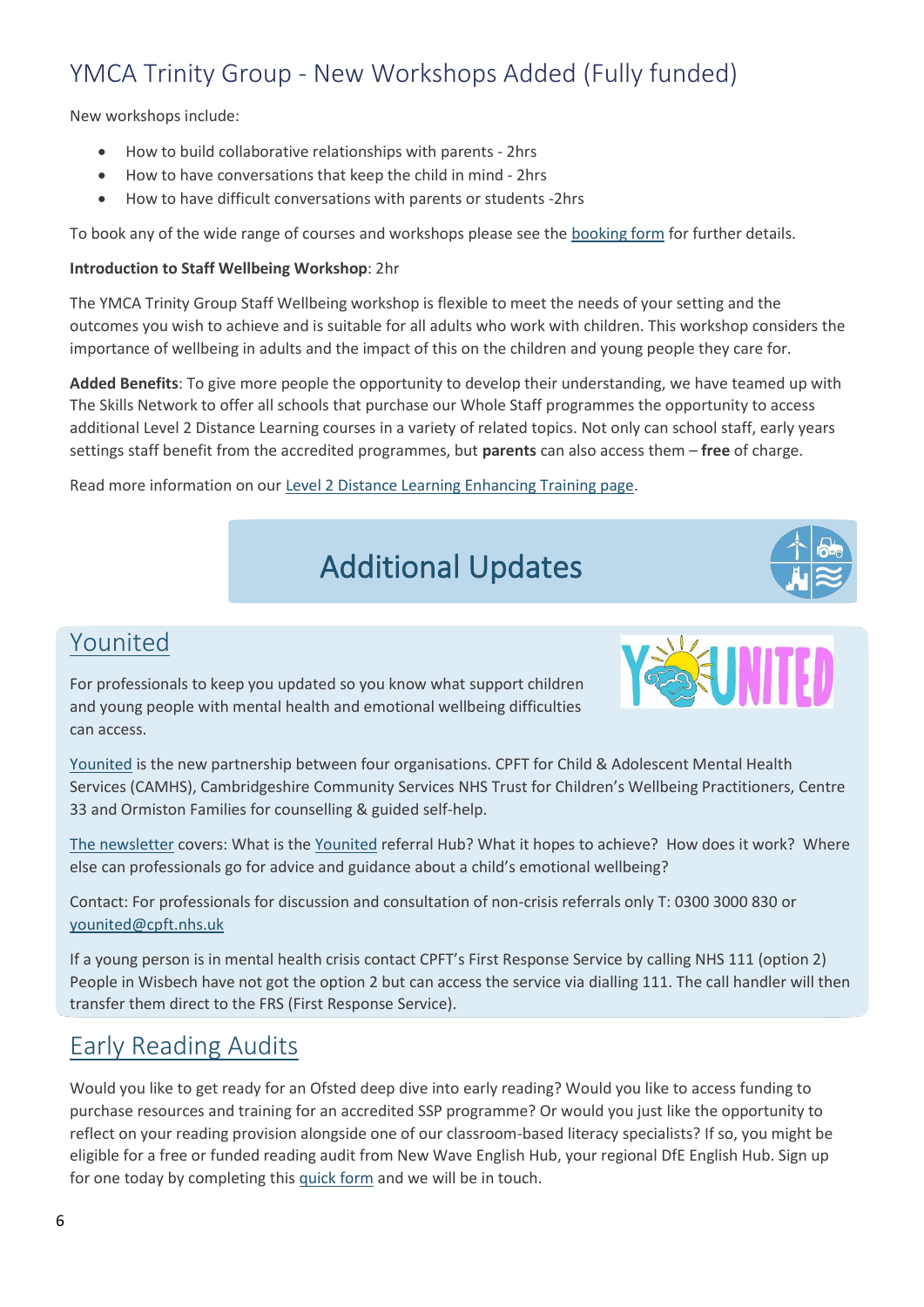### <span id="page-6-1"></span><span id="page-6-0"></span>Westgarth English Hub - [Free SLCN & Phonic Preparation CPD for All](https://drive.google.com/file/d/1m2QP9e5i51Xgrb84MQNgLtMCI-I2CvVH/view?usp=sharing)

Follow Kirstie's successful delivery of Early Year Foundation Stage CPD, with a very strong SLCN through DfE English Hubs. Westgarth English are now hosting some similar CPD for school and settings in their region. The sessions will be delivered virtually and are open to primary schools in England.

There will also be a session about Phonic Preparation, looking at the specific skills which need to be built to underpin Phonic Readiness. We will also discuss why this preparation should be incremental and bespoke, as opposed to a one-size-fits-all approach to Phonic Preparation.

More information can be foun[d here.](https://fenlandeastcambridgeshireoa.files.wordpress.com/2022/02/westgarth-english-hub-slcn-phonic-preparation-cpd.pdf) To book a place, please click [booking link,](https://www.eventbrite.co.uk/o/westgarth-english-hub-18591624716) alternatively, you can click on the orange 'e' at the bottom of the flyer. This will take you directly through to the Eventbrite page. Please contact [Kirstie Page](mailto:kirstie.page@launchpadforliteracy.co.uk) should you want to request recordings of any training.

### Teach First: Supporting Schools at all Levels

Teach First is a charity that develops and supports teachers and leaders to make a difference where it's needed most. **All Fenland and East Cambridgeshire state schools are eligible** through the Opportunity Area to recruit talented trainee



teachers through our Ofsted - Outstanding [Training Programme.](https://www.teachfirst.org.uk/training-programme) Trainees are selected through our rigorous training process and fill a school vacancy, adding capacity where you need it most. Our recruitment process isn't just about formal qualifications- we find people with the enthusiasm, resilience, and resourcefulness to help your young people succeed. Our website has more information about our [Training Programme.](https://www.teachfirst.org.uk/teacher-recruitment)

#### **Leadership Matters**

In addition to our teacher training programme, our range of school leadership programmes help great teachers become brilliant leaders in your school. We're a national provider of the new suite of Reformed [NPQs,](https://www.teachfirst.org.uk/npqs) which are now fully funded for state schools. Our high-quality training empowers teachers and enables pupils to succeed and thrive. Read about how our NPQs will support your school [here.](https://www.teachfirst.org.uk/blog/7-ways-npqs-support-school)

All young people deserve good career guidance for success beyond school. Our [Careers Leader Programme](https://www.teachfirst.org.uk/careers-leader) provides free, targeted training and support to schools, delivered in a flexible way, giving school staff the careers expertise to make a real difference. Partnering with us supports schools to recruit, develop and retain brilliant teachers across all levels of their careers.

Please contact [Deborah Parnell](mailto:dparnell@teachfirst.org.uk) - School Partnerships Lead at Teach First, to discuss your school's needs.

### <span id="page-6-2"></span>Peterborough Environment City Trust

PECT is an environment charity, that has been working on sustainability projects locally, regionally, and nationally for over 25 years. Recognising that food is both an environmental and health concern, PECT helps communities shift to more sustainable food practices. PECT are working with the community to create and manage [community fridges](https://www.pect.org.uk/projects/community-fridge-march/) around Peterborough, which enables residents to access free 'surplus' food – sourced from farms, cafes, stores, and supermarkets – that would otherwise have gone to waste.

Those looking to actively change their lifestyles can also sign up for PECT's [Cool Food programme,](https://www.pect.org.uk/projects/coolfood/) where users can make one or more Cool Food commitments, such as reducing meat once a week or cutting down hot drinks. They can then track their environmental impact and progress through the free Cool Food counter.

For school children, PECT are working as part of Healthy School Cambridgeshire and Peterborough, offering Food Smart. [Food Smart](https://www.pect.org.uk/projects/food-smart/) provides training, lesson plans and resources for teachers, that help children discover how our food affects us, how it is grown, where it comes from and a variety of different cooking methods.

<span id="page-6-3"></span>Find out more about PECT's work and get involved here: [www.pect.org.uk.](http://www.pect.org.uk/)